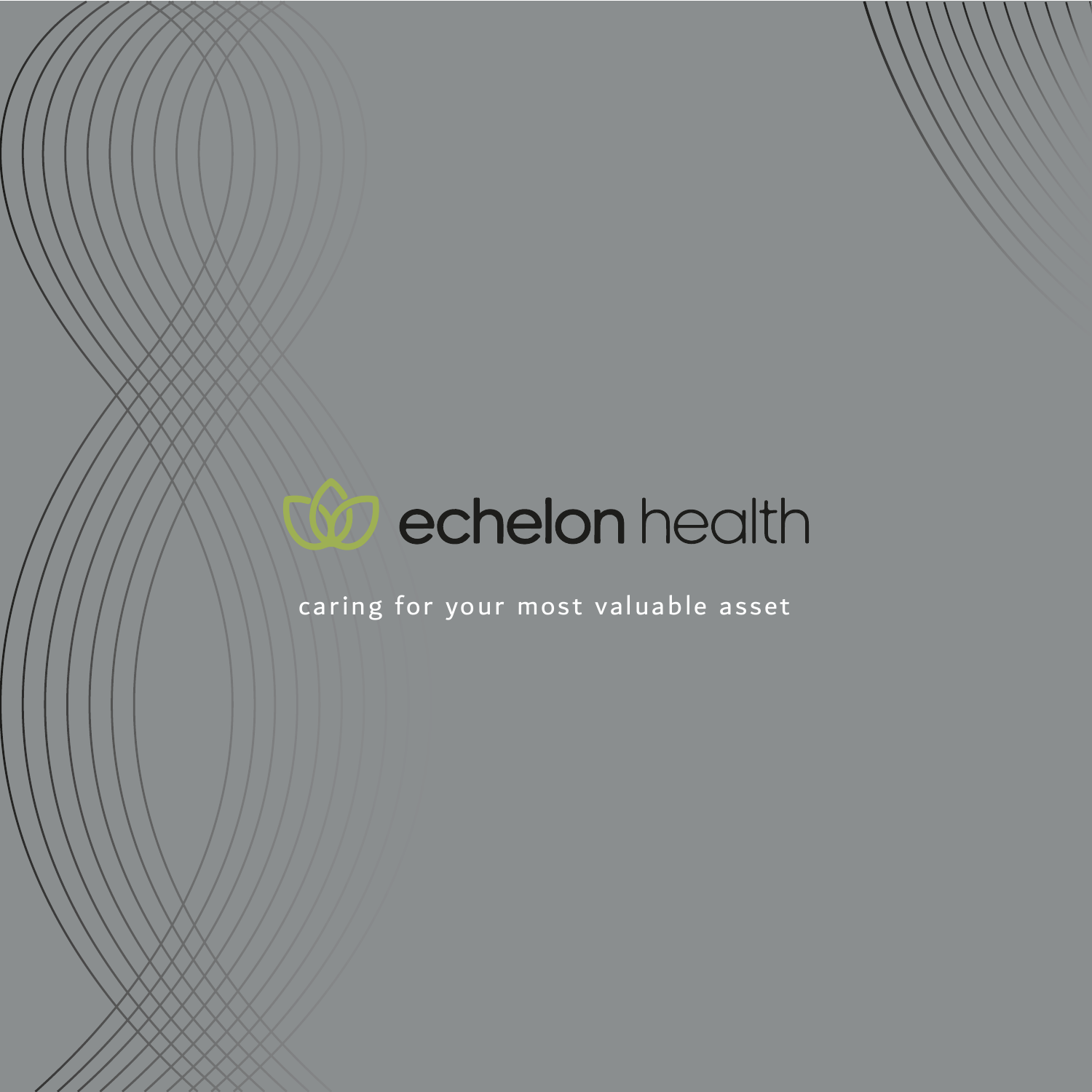

### We are fundamentally different....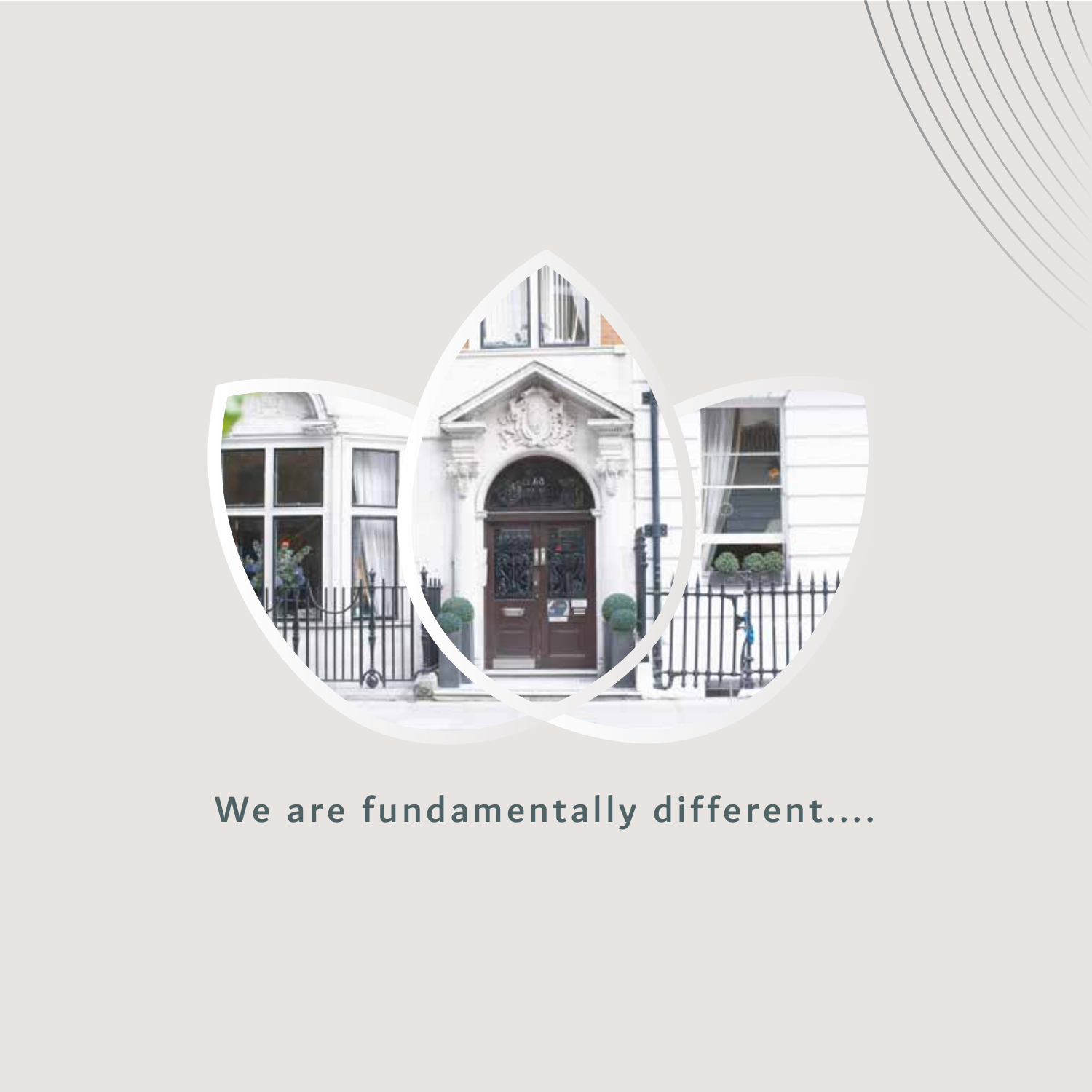#### Who we are

Established at the heart of Harley Street with the sole purpose of saving lives through early detection, we bring together 30 years of clinical expertise, the most advanced imaging technology and unparalleled client service to offer some of the world's leading health assessments available today.

#### Our world-renowned specialists

Our scans and images are reviewed by up to seven of the most renowned radiologists in the country, all drawn from prestigious London teaching hospitals - as a client of Echelon Health, you can be completely confident in the accuracy of your results every time.

#### Medical Advisory Committee

Echelon Health is committed to practicing the very highest clinical standards; we draw upon the expertise of our Medical Advisory Committee which is comprised of consultants who are leaders within their field. Our Medical Advisory Committee guides us on best clinical practice and helps ensure we maintain our excellence in patient care and safety.

#### Rapid onward referral

You can be reassured that if anything untoward is detected, Echelon Health offer an array of options for next steps. If you wish, your results can be shared with your GP, preferred consultant or health insurance. Alternatively, we can offer complimentary referral to our recommended specialists.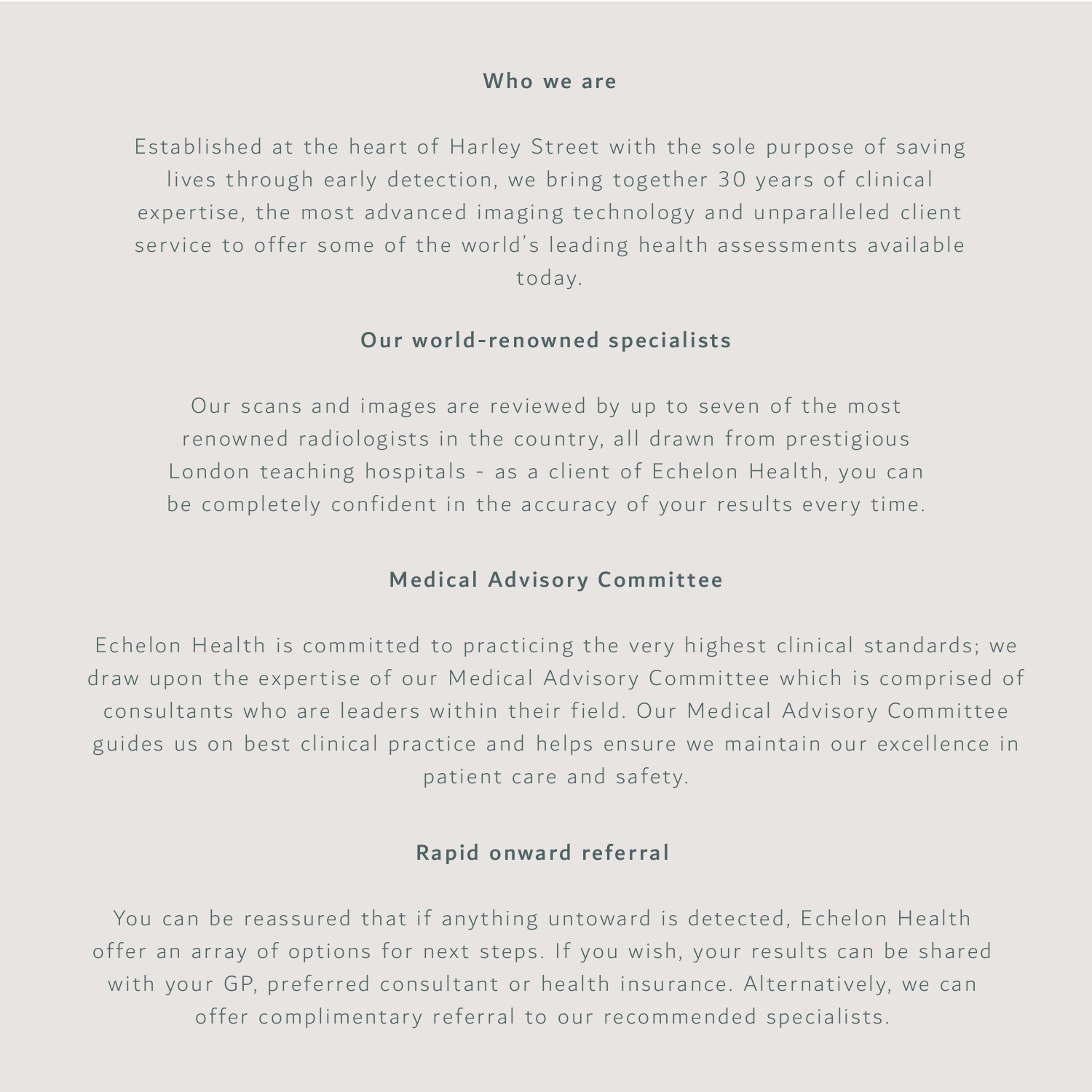## View from an industry leading expert

Clients can be reassured that Echelon are providing not only an expert high quality package but are continually questioning and refining the process...The service they are providing at present is, in my opinion, the best that can be achieved in current practice with existing knowledge.<sub>??</sub>  $^{\prime\prime}$ 

> Dr David J. Wilson, MBBS BSc MFSEM FBIR FRCP FRCR Past President, British Institute of Radiology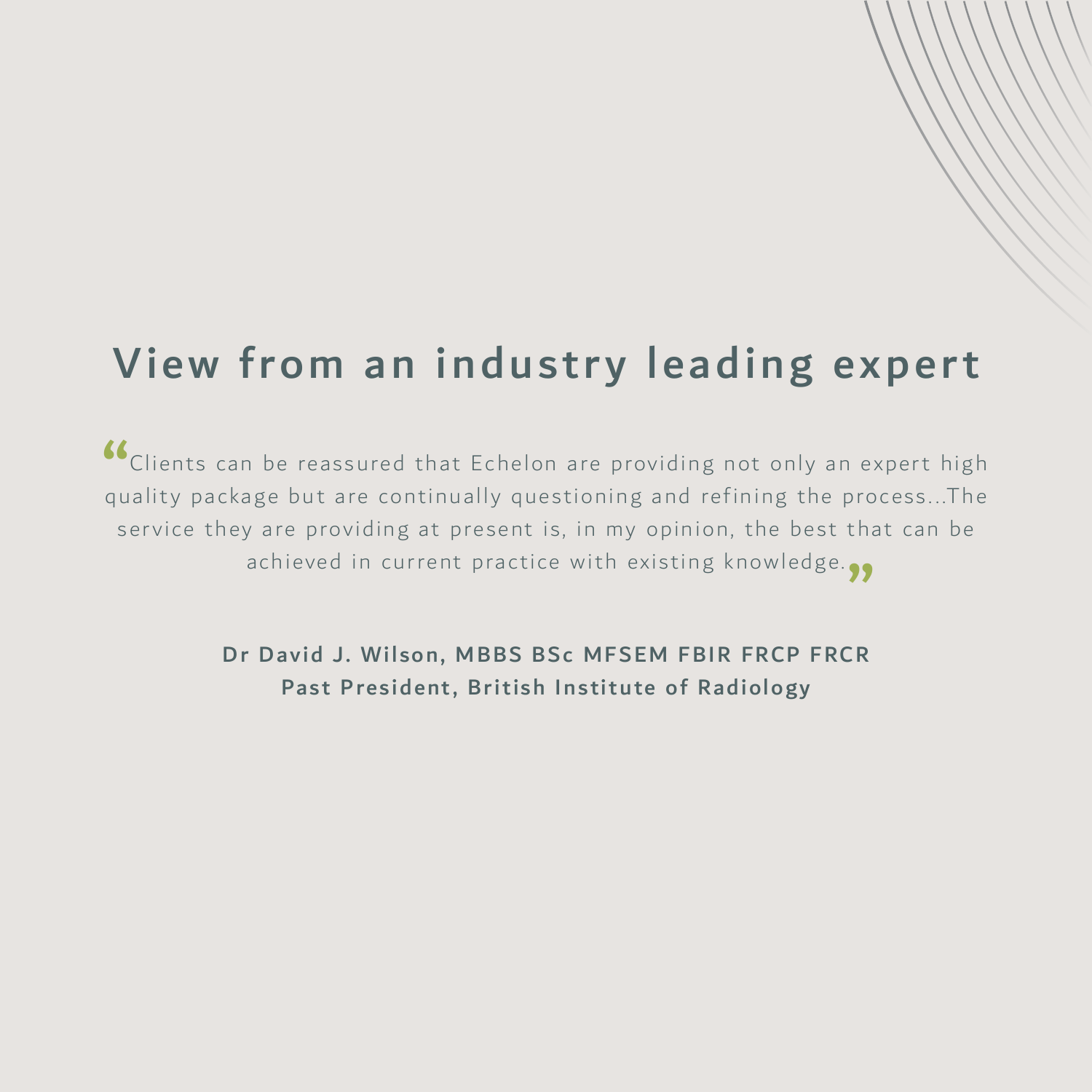

#### Not all scanners are the same

We recognise that no single scanner is sufficient in assessing the entirety of the body for causes of premature death. A combination of modalities is essential to determine the most accurate results; that is why we utilise all the core imaging modalities - CT (Computed Tomography), MRI (Magnetic Resonance Imaging) ultrasound and mammography.

When it comes to the health of our clients, we only utilise technology that is quite simply the best: Our 3T MRI scanner and Aquilion One Prism CT scanners are the most advanced scanners in use worldwide, and for the latter the only one currently available in London.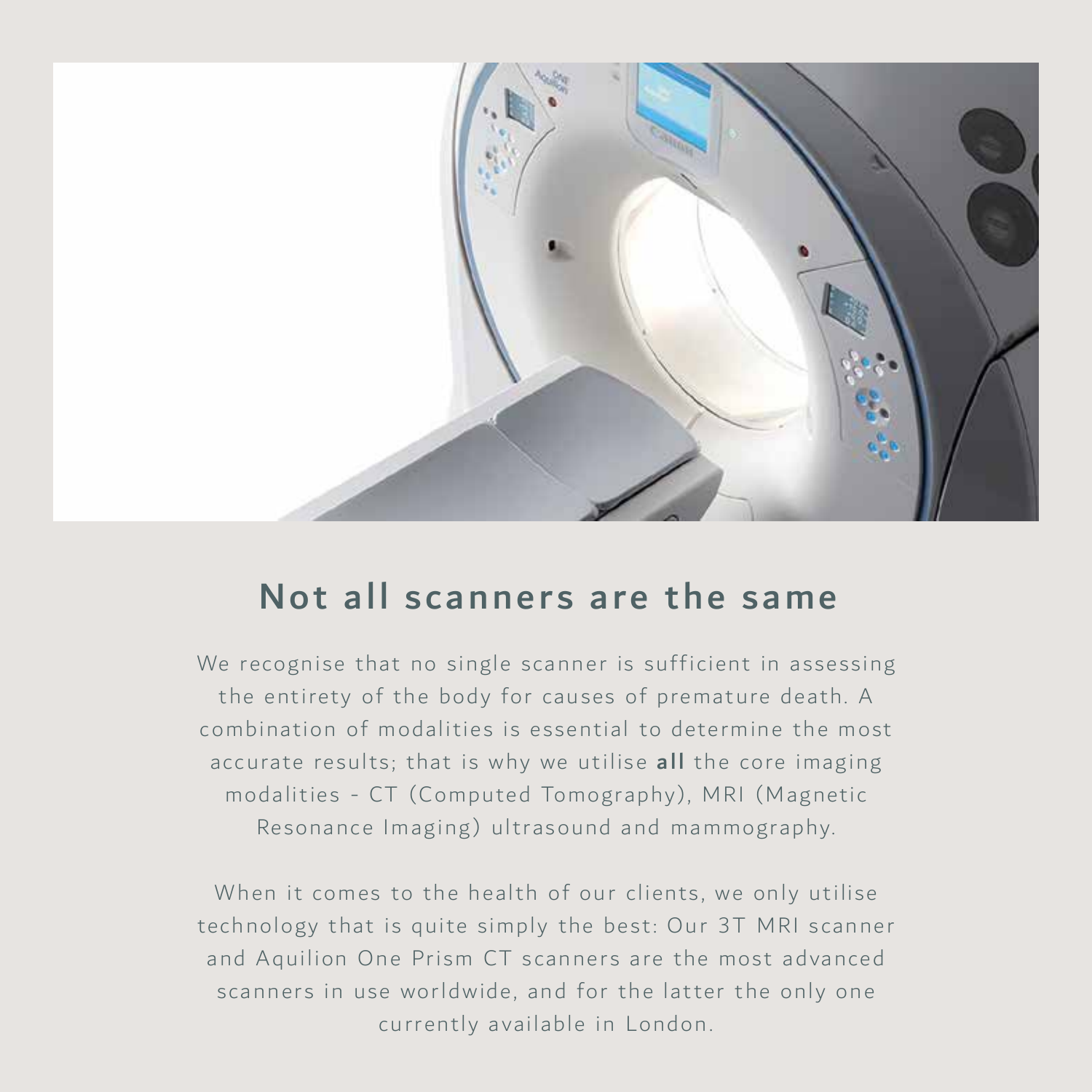An exceptional level of service and attention to detail made what could be an intense experience feel very comfortable. The total body evaluation feels like literally no stone is left unturned to ensure a clean bill of health. "  $\begin{array}{c}\n66 \\
1 \text{b}\n\end{array}$ 

#### Sir Ben Ainslie British Sailor and 4 Times Olympic Gold Medalist

A faultless and highly personalised service; all the staff were welcoming and made the whole process as easy and as comfortable as possible.<sub>??</sub> "

#### Ole Gunnar Solksjaer, International Footballer and Manager Manchester United.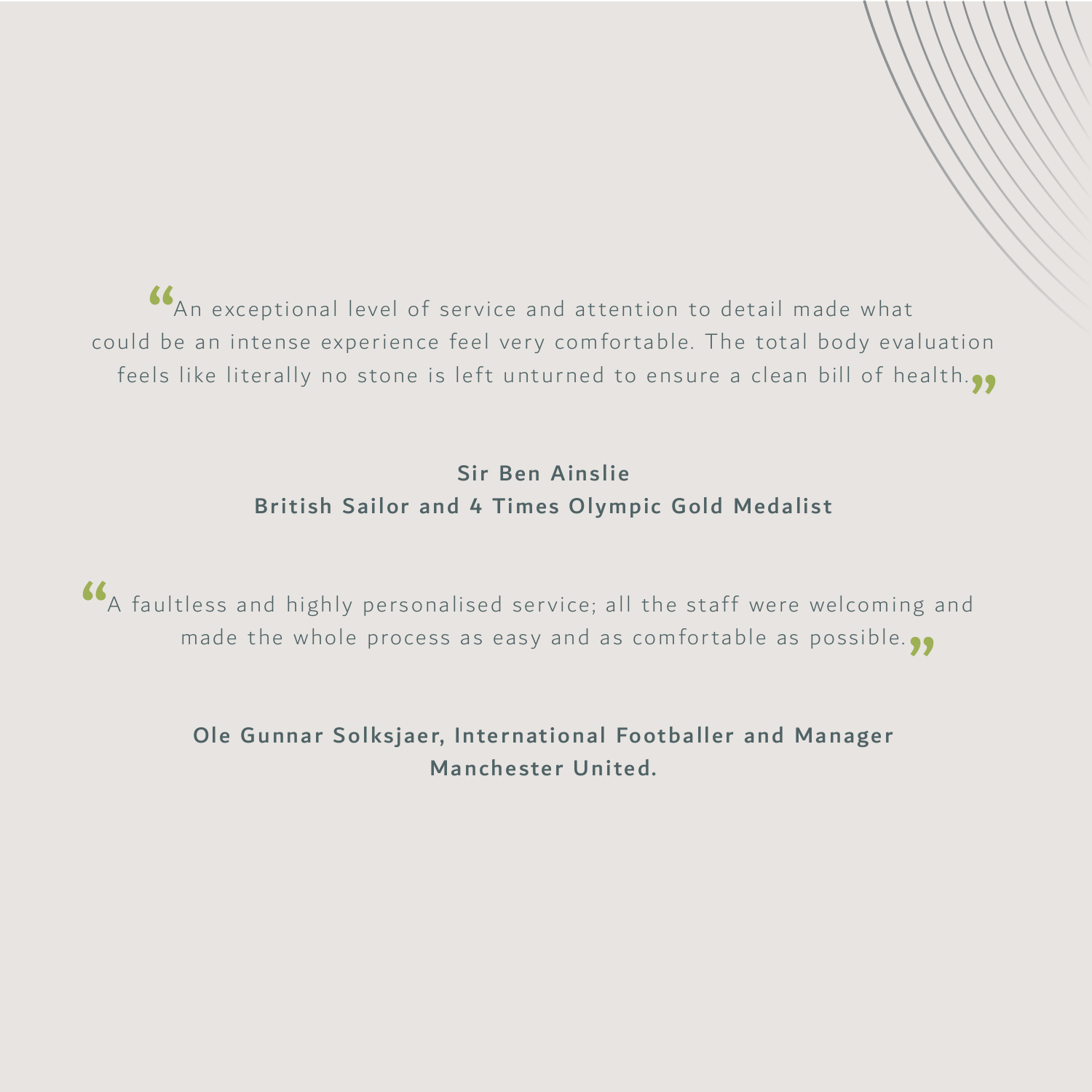#### PLATINUM

If an extensive and fully comprehensive health assessment is what you are looking for, our Platinum Health Assessment is for you. Utilising only the most advanced and cutting-edge scanning technology, combined with the talent of our renowned radiologists and doctors, enables us to detect tumours as small as 1-2mm and subsequently, up to 94% of the causes of preventable death. We believe this is the most advanced health assessments available worldwide today.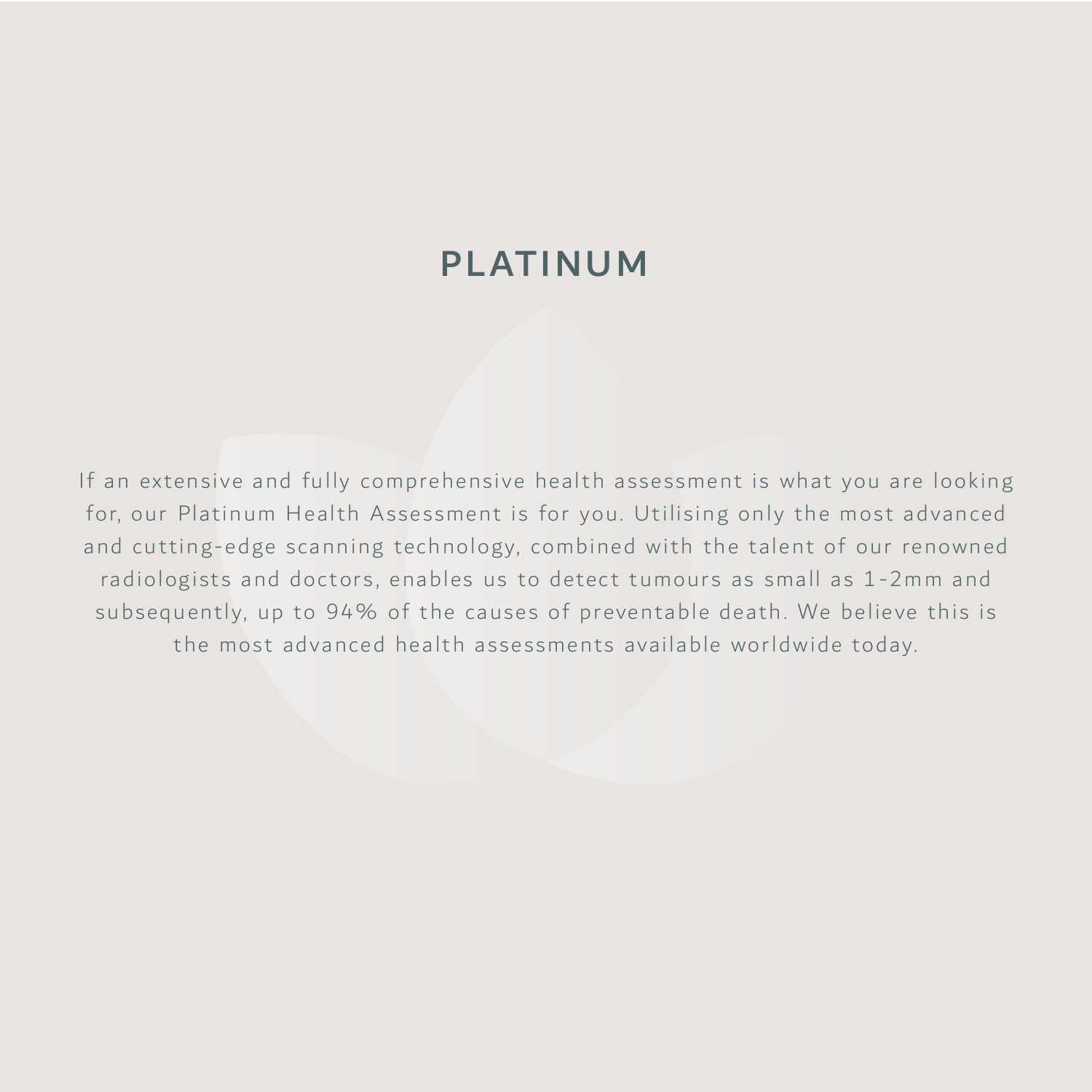### What is included

Medical Questionnaire & Pre-Assessment Blood Tests ECG CT Aorta CT Heart CT Coronary Angiogram CT Chest CT Abdomen CT Pelvis CT Virtual Colonoscopy CT Bone Density EOS CT Upright Skeleton MRI Brain MRI Cerebral Artery Angiogram MRI Carotid Artery Angiogram MRI Prostate (Male) Ultrasound Thyroid Ultrasound Testes/ Ovaries Digital Mammogram (Female) Full Body Mole Screen Final Consultation

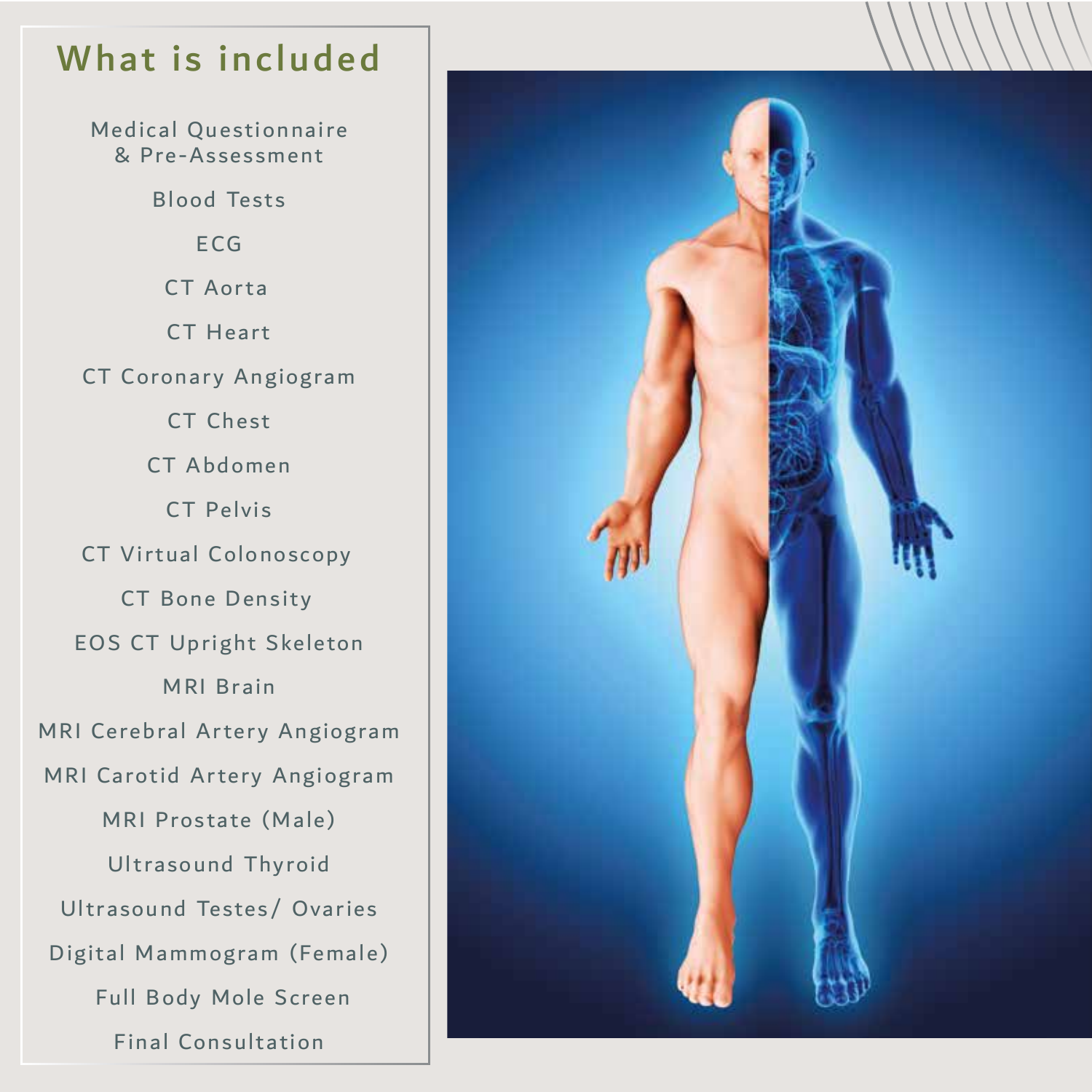### GOLD

Our Gold Health Assessment is for those who want to focus on the core components of the body, similar to those included in the Platinum Health Assessment, but want to put closer emphasis on the areas of the body most likely to pose a greater risk to their health.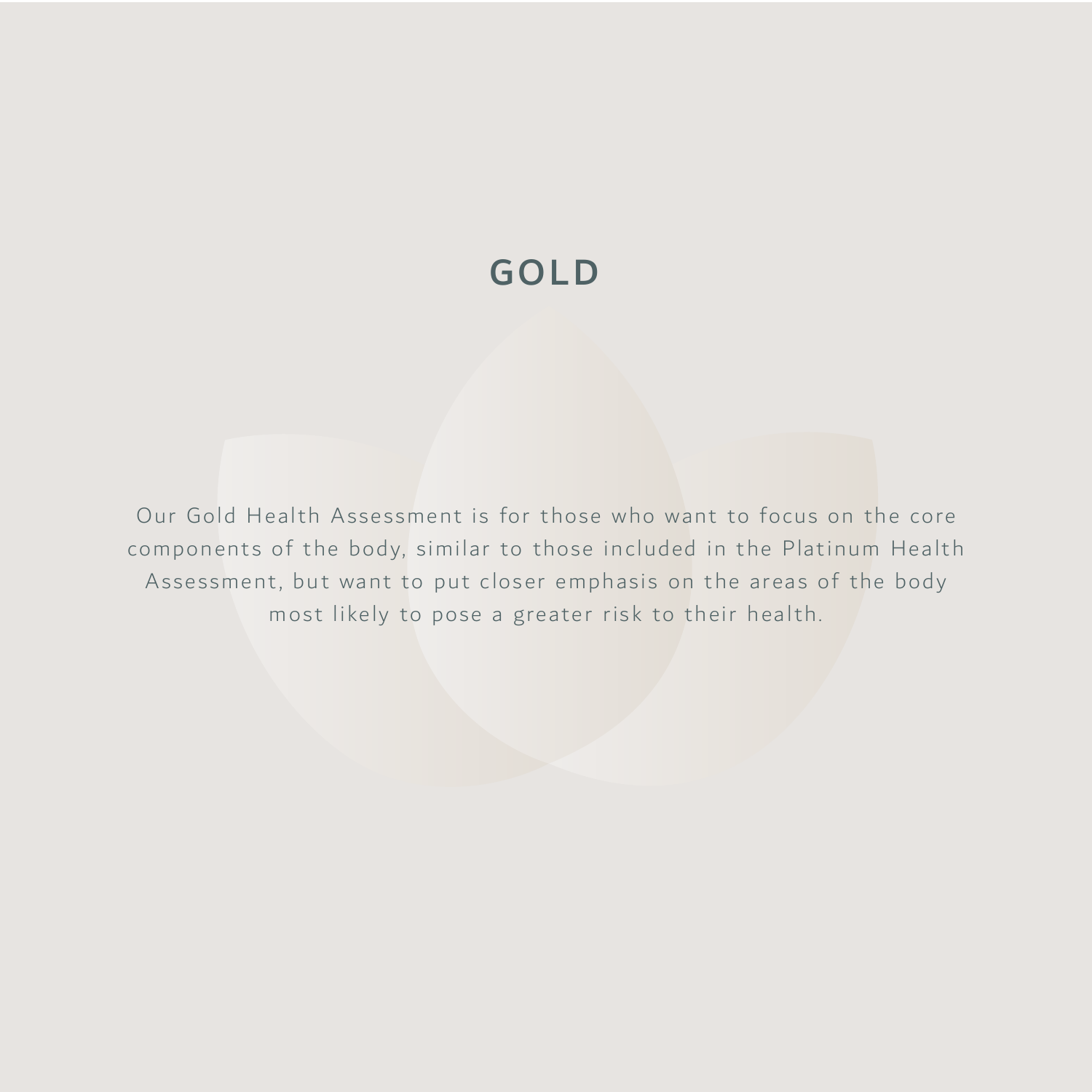### What is included

Medical Questionnaire & Pre-Assessment

Blood Tests

ECG

CT Aorta

CT Heart

CT Coronary Angiogram

CT Chest

CT Abdomen

CT Pelvis

CT Virtual Colonoscopy

MRI Prostate (Male)

Ultrasound Testes/ Ovaries

Digital Mammogram (Female)

Final Consultation

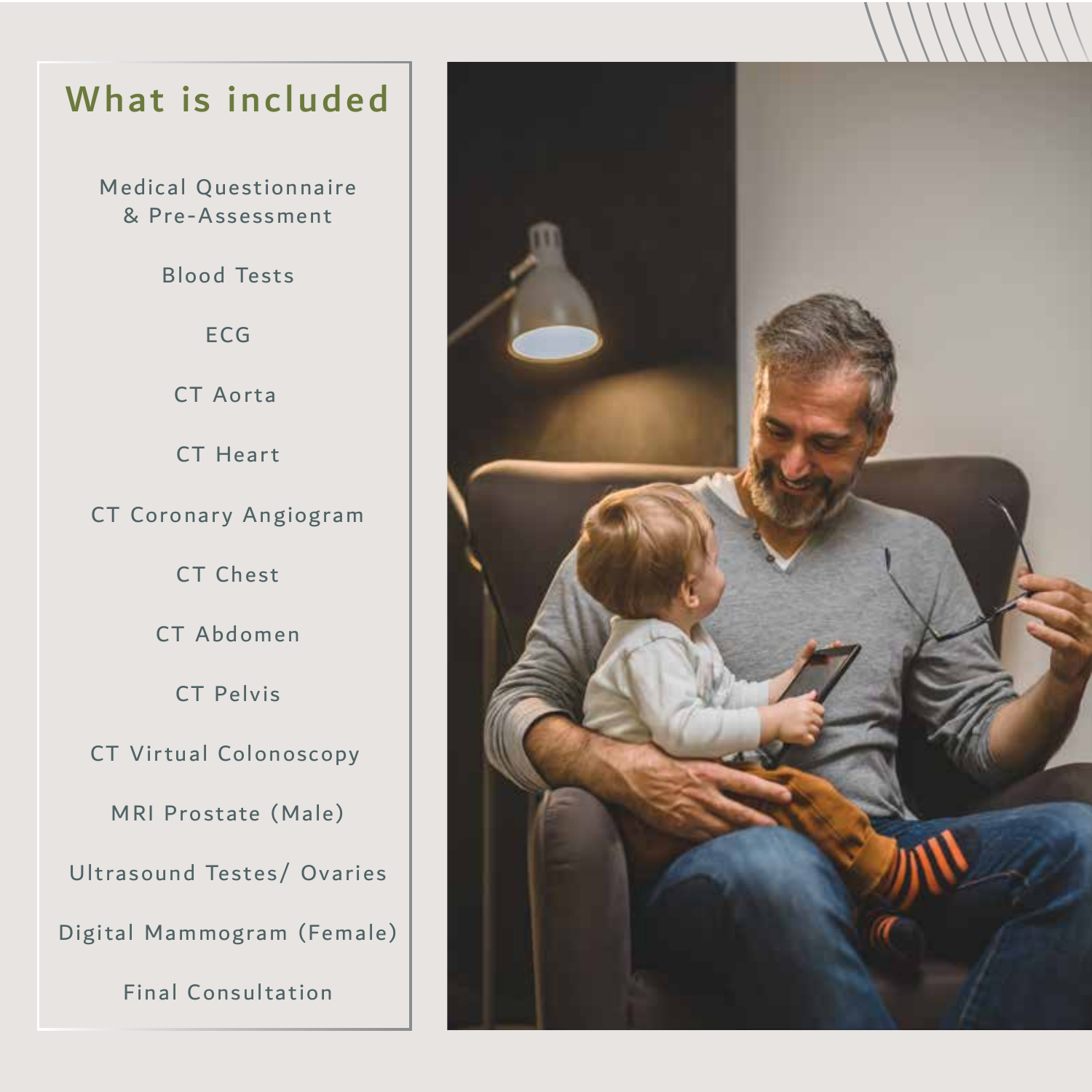

### Core Cancer

We created this assessment to detect the highest risk cancers at the earliest possible stage. It screens for cancers such as leukaemia/lymphoma, breast, prostate, colon, pancreatic, liver, thyroid, kidney and adrenal glands, as well as ovaries/testes. Ideal for clients who may have a family history of cancer.

### Medical Questionnaire & Pre-Assessment Blood Tests CT Abdomen CT Pelvis CT Virtual Colonoscopy MRI Prostate (Male) Ultrasound Thyroid Ultrasound Testes/ Ovaries Digital Mammogram (Female) Final Consultation

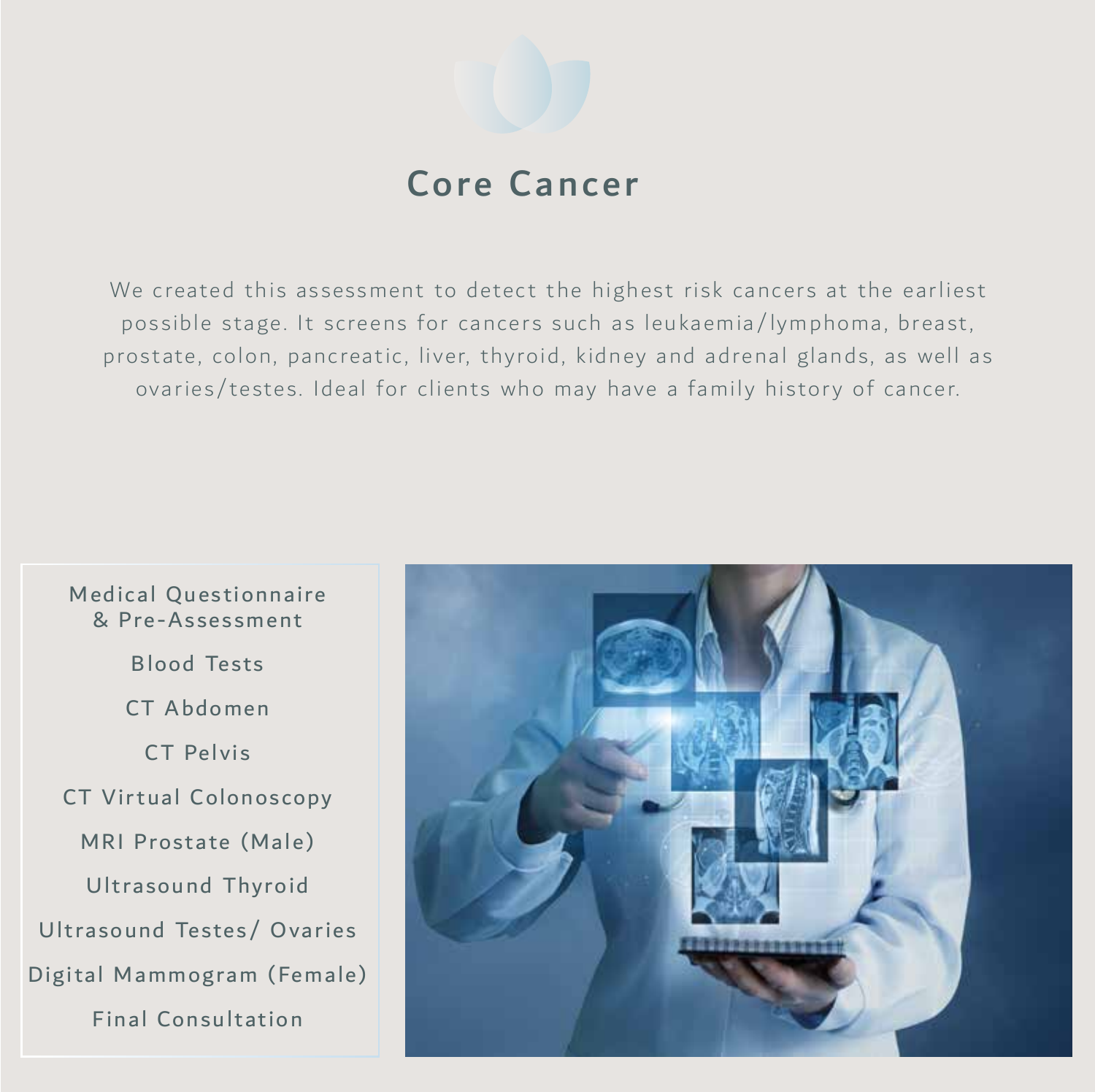

### Healthy Heart

Ensuring the health of one of our bodies' most vital organs, this assessment, which is completed in under an hour, will provide an unparalleled insight of your heart arteries and risk of coronary heart disease. It is ideal for those who have a family history of heart attack, have cardiac risk factors, or anyone generally concerned about the health of their heart.



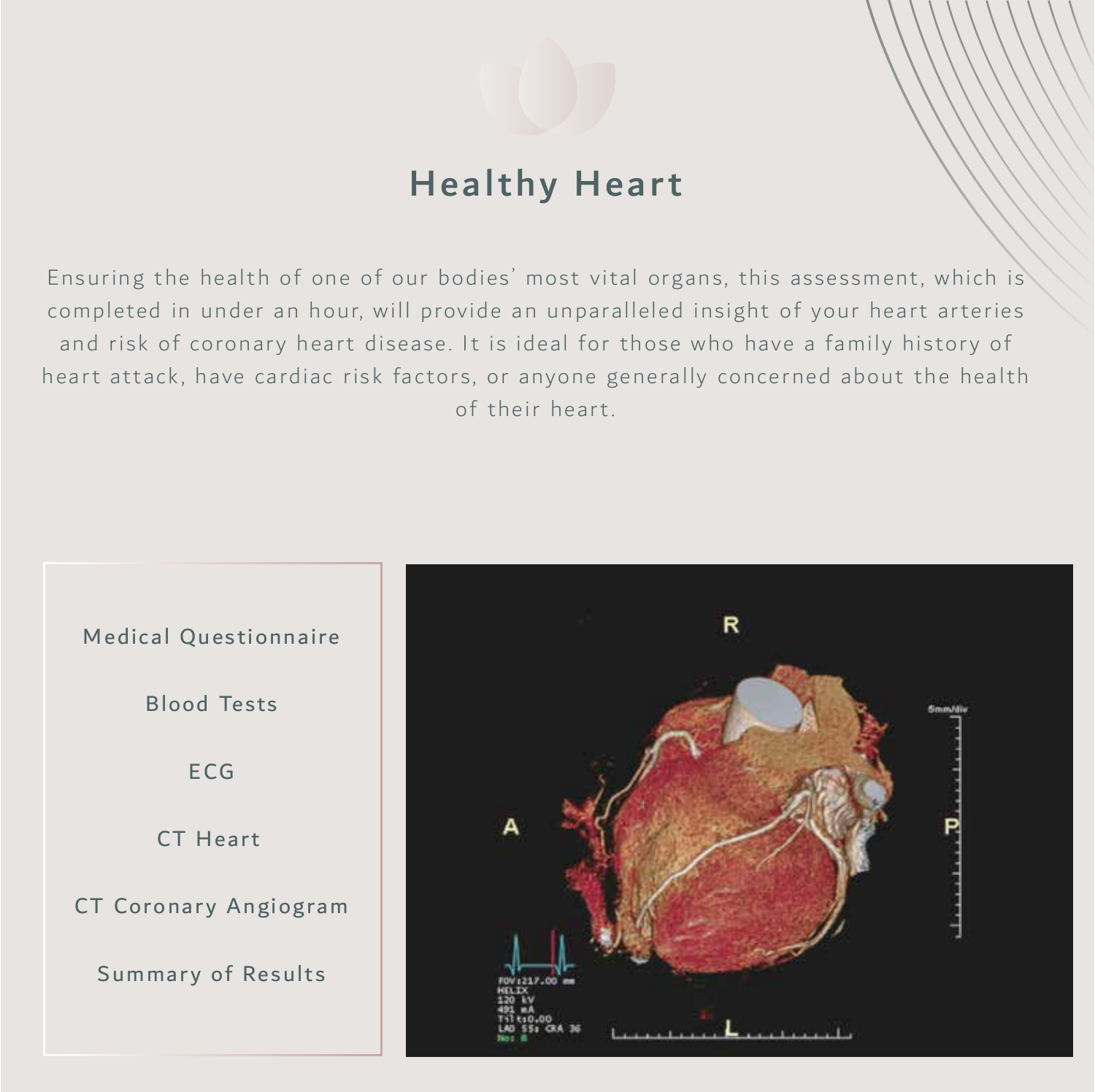### Bespoke

Individually tailored

At Echelon Health, we appreciate each of our client 's individuality. We never assume that every client will benefit from our assessments identically. While our health assessment packages are based around the most common areas of concern, supported by the latest medical science to ensure the most effective suite of scans, we understand that some clients may require a bespoke combination of scans spanning across our assessments, or a more targeted approach for specific areas of concern relating to symptoms and/or family history.

Whether that reflects concerns about individual cancers (e.g lung, prostate, breast, colon) or risk of stroke or brain haemorrhage, rest assured that we can offer a complete bespoke service to address individual concerns.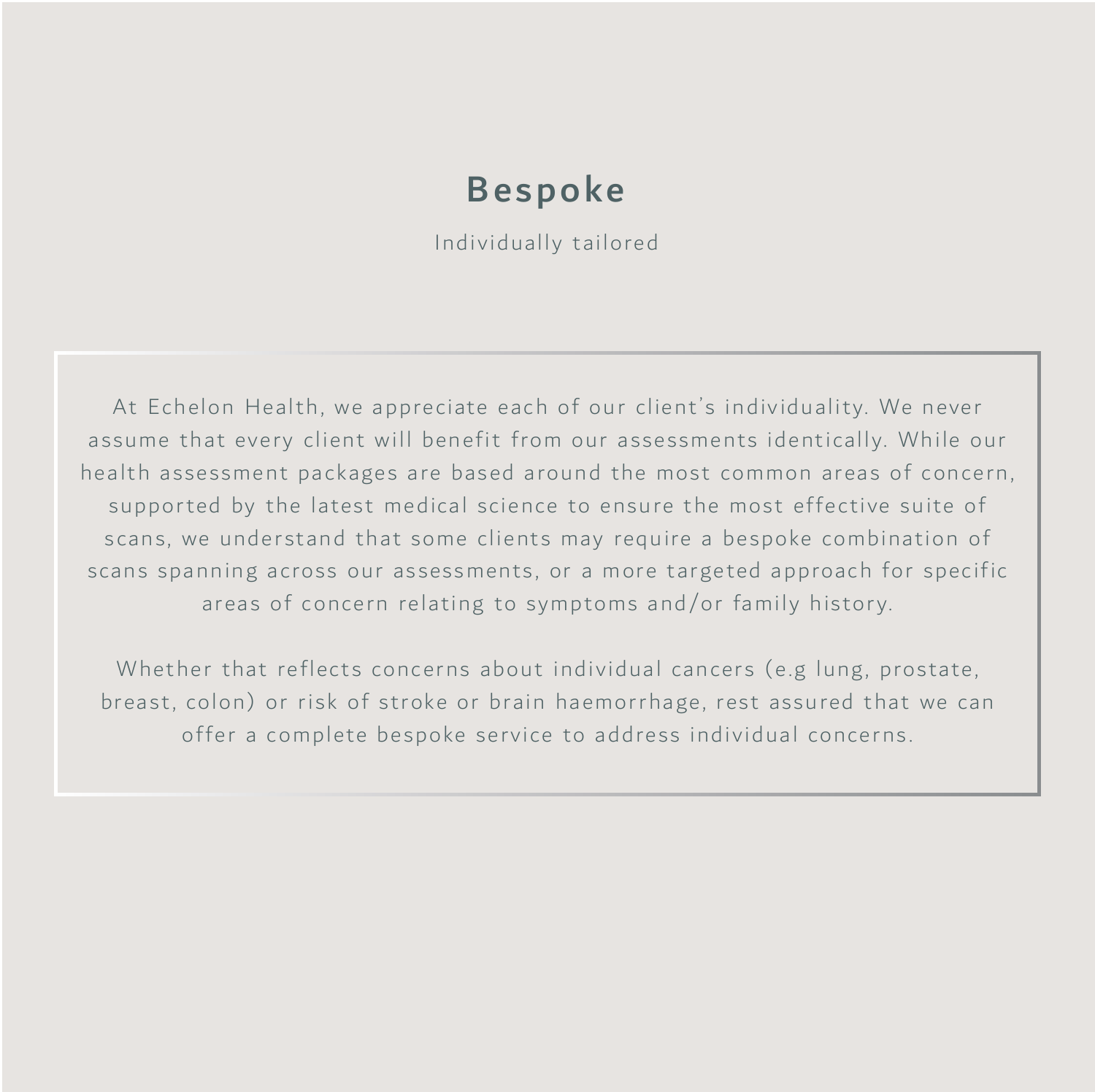

#### Scan Undertaken Disease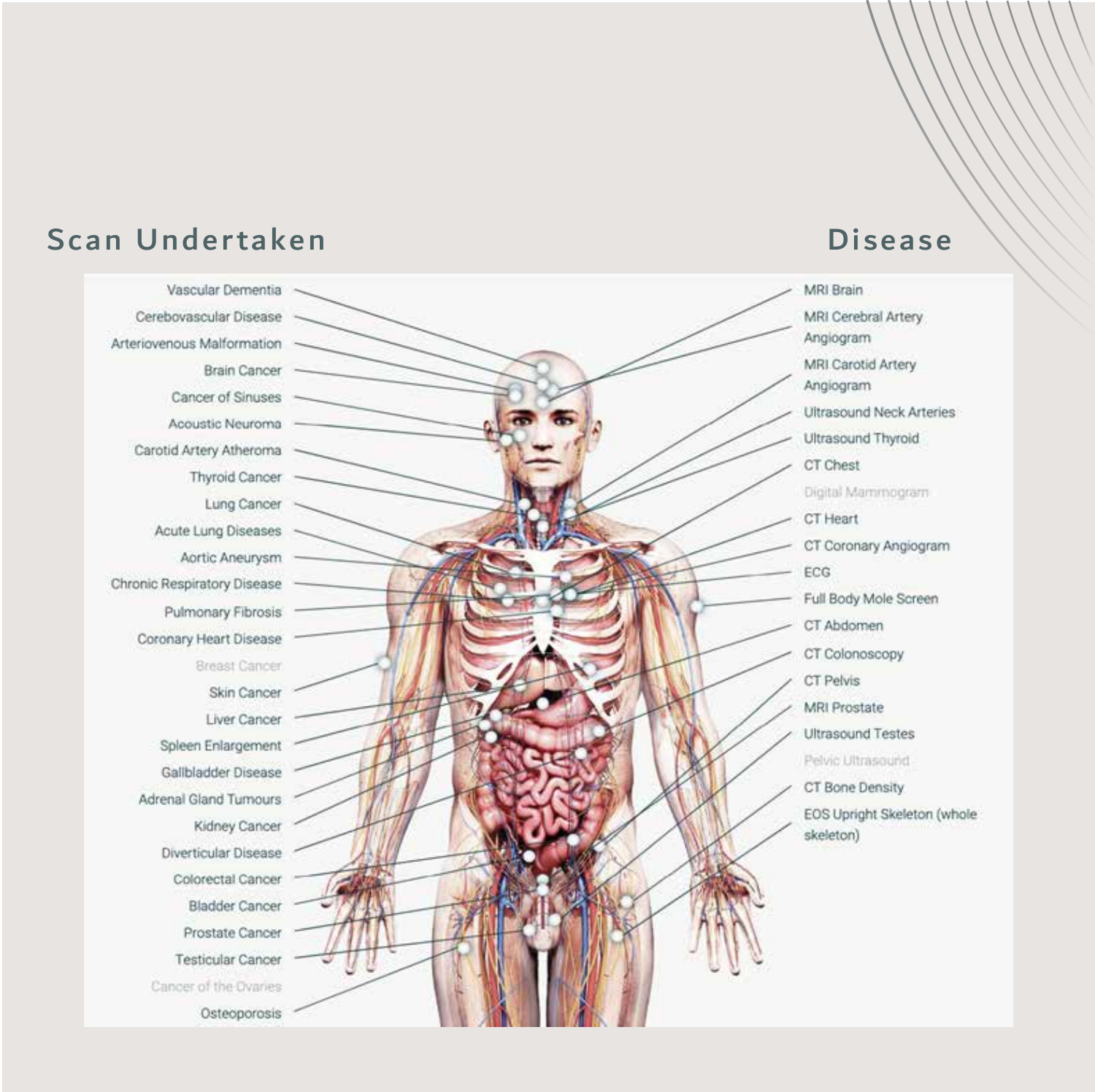#### Evergreen



Designed to work around our clients' busy schedule and as a more cost-effective solution, our Evergreen Membership offers convenience and on-going peace of mind. Arranged as annual assessments over 3 years, our clients will receive not only the scans and assessments that would usually be available with our Platinum package, but also additional annual blood tests, an annual full body mole check and follow up consultations after each set of scans undertaken.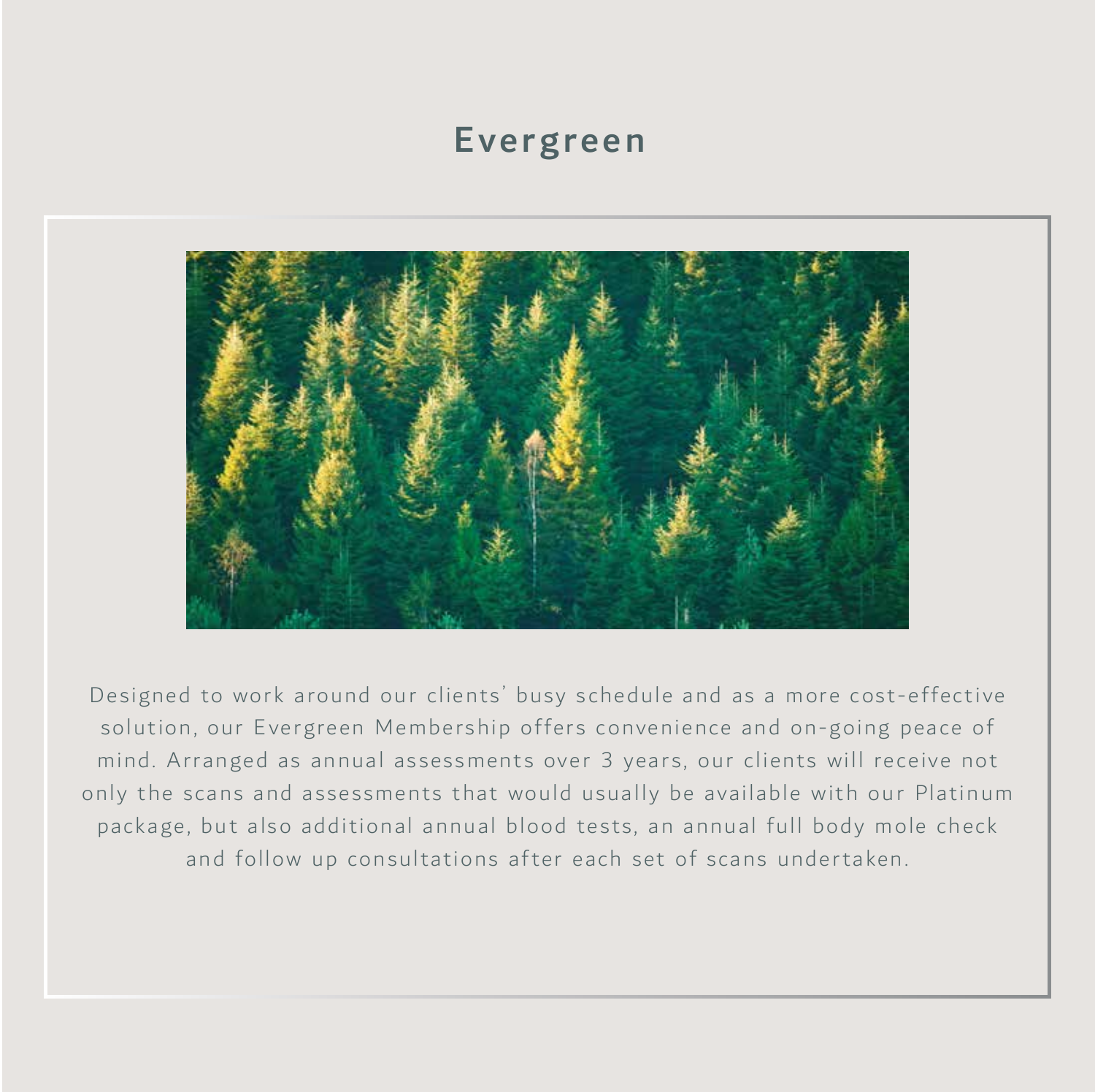**66** The bottom line is that I was diagnosed with a large cerebral fistula in my brain, a condition from which I was suffering no symptoms and would have been completely condition from which I was suffering no symptoms and would have been completely undetectable in a normal medical. Post diagnosis I was rapidly referred to one of the best specialists in the country and operated on a few days later thus avoiding an almost certain catastrophic brain haemorrhage or quite possibly a life ending trauma.

I do hope that others will treat themselves to the full preventative maintenance regime that they and their families deserve.<sub>??</sub>

Nick Finegold, CEO, Curation Corp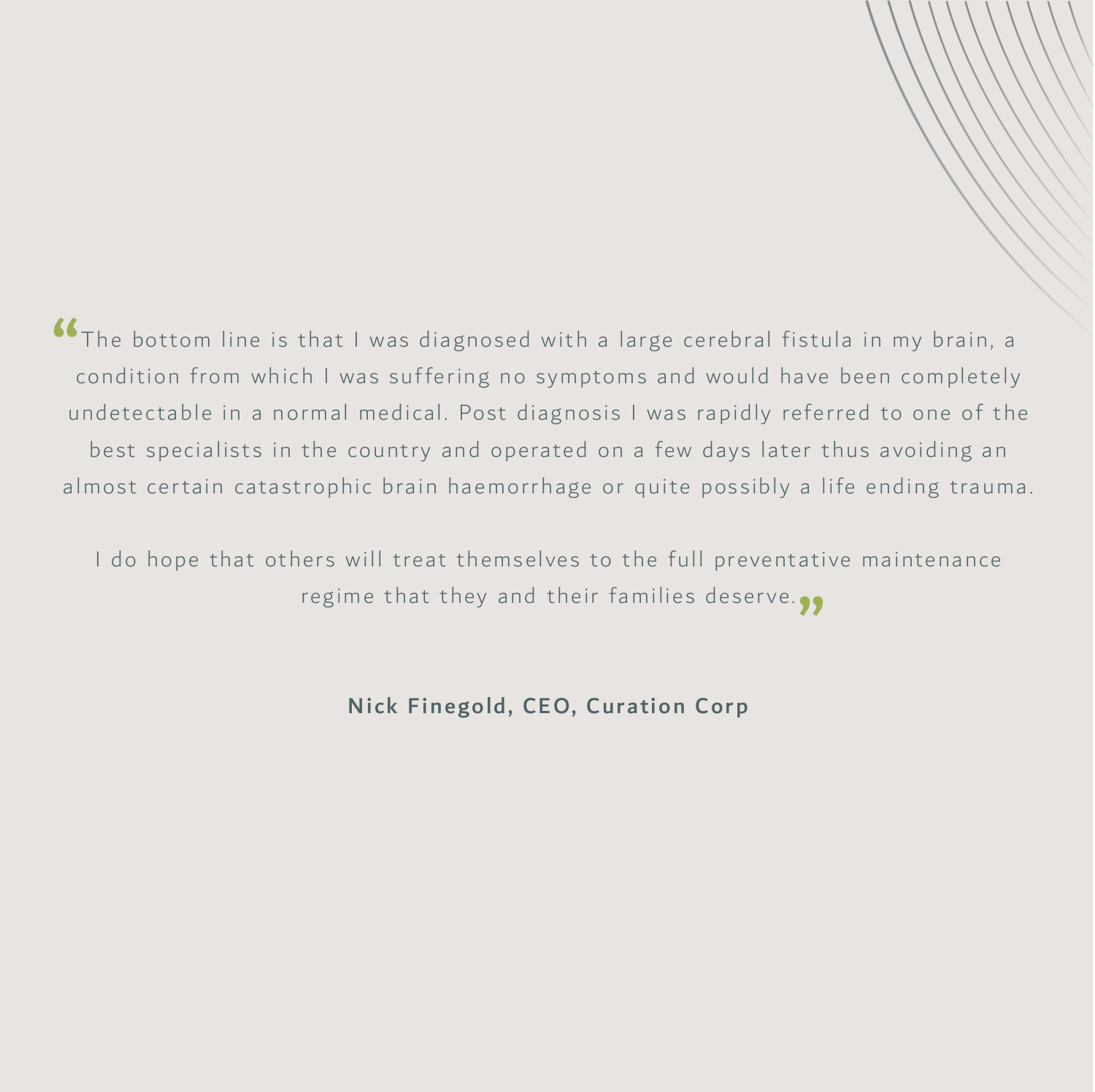### Corporate Services



Through our carefully tailored corporate programme, we are able to bring highly personalised and unparalleled client service to corporate clients, available to companies' executives and senior employees.

Echelon Health made the process really easy for us in terms of set up and CO Echelon Health made the process really easy for us in terms of set up and<br>administration. Everyone from Ocado who goes through the Echelon Health programme is still given the same outstanding level of personal attention that any individual client would receive despite it being a corporate programme.  $\bullet\bullet$ <br>Tim Steiner OBE. CEO. Ocado Plc

Tim Steiner OBE, CEO, Ocado Plc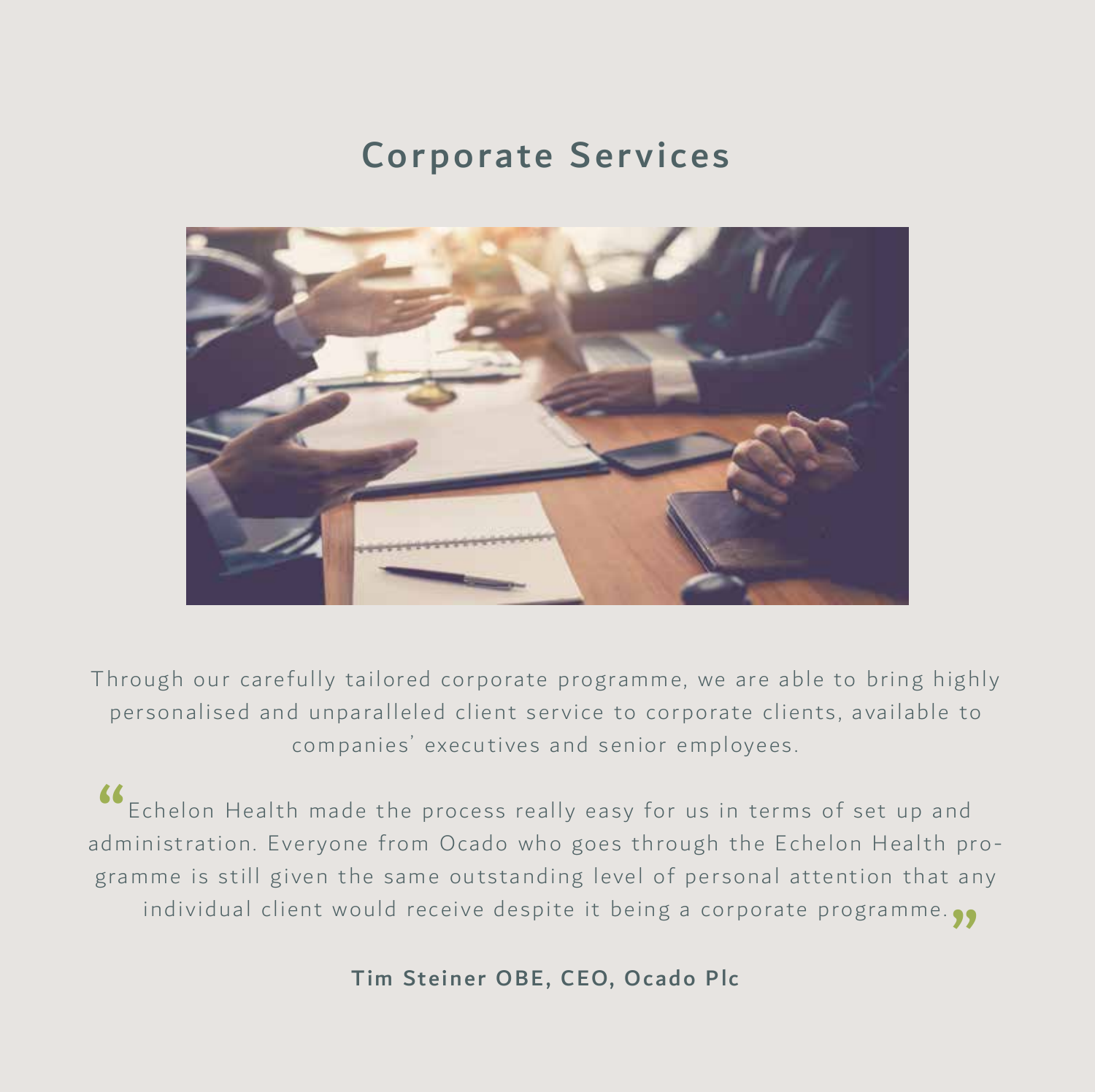|                                        | Platinum           | Gold             | Core<br><b>Cancer</b> | <b>Healthy</b><br><b>Heart</b> | <b>Bespoke</b>            | <b>Evergreen</b>        |
|----------------------------------------|--------------------|------------------|-----------------------|--------------------------------|---------------------------|-------------------------|
| <b>Medical questionnaire</b>           |                    |                  |                       |                                |                           |                         |
| <b>Blood tests</b>                     |                    |                  |                       |                                |                           |                         |
| <b>ECG</b>                             |                    |                  |                       |                                |                           |                         |
| CT gorta scan                          |                    |                  |                       |                                |                           |                         |
| CT heart scan                          |                    |                  |                       |                                |                           |                         |
| <b>CT coronary angiogram</b>           |                    |                  |                       |                                |                           |                         |
| CT chest scan                          |                    |                  |                       |                                |                           |                         |
| <b>CT abdomen / pelvis scans</b>       |                    |                  |                       |                                |                           |                         |
| CT virtual colonoscopy scan            |                    |                  |                       |                                |                           |                         |
| <b>CT bone density scan</b>            |                    |                  |                       |                                |                           |                         |
| <b>EOS CT upright skeleton scan</b>    |                    |                  |                       |                                |                           |                         |
| <b>MRI brain scan</b>                  |                    |                  |                       |                                |                           |                         |
| <b>MRI carotid artery angiogram</b>    |                    |                  |                       |                                |                           |                         |
| <b>MRI cerebral artery angiogram</b>   |                    |                  |                       |                                |                           |                         |
| <b>MRI prostate scan (Male)</b>        |                    |                  |                       |                                |                           |                         |
| <b>Ultrasound testes/ ovaries scan</b> |                    |                  |                       |                                |                           |                         |
| <b>Ultrasound thyroid scan</b>         |                    |                  |                       |                                |                           |                         |
| Digital mammogram (Female)             |                    |                  |                       |                                |                           |                         |
| <b>Full body mole screen</b>           |                    |                  |                       |                                |                           |                         |
| <b>Consultation/Summary of results</b> |                    |                  |                       |                                |                           |                         |
| <b>MEN</b><br><b>WOMEN</b>             | £12,000<br>£11,500 | £8,000<br>£7,200 | £4.950                | £1.950                         | *Tailored<br>individually | $*$ £500 +<br>36 x £375 |

\* Evergreen is a membership payable in monthly installments over three years. An initial payment of £500 will be applicable and then £375 per month for 36 months thereafter.

\* The final price of a Bespoke Assessment depends on which scans you undergo, but can include any of the above scans.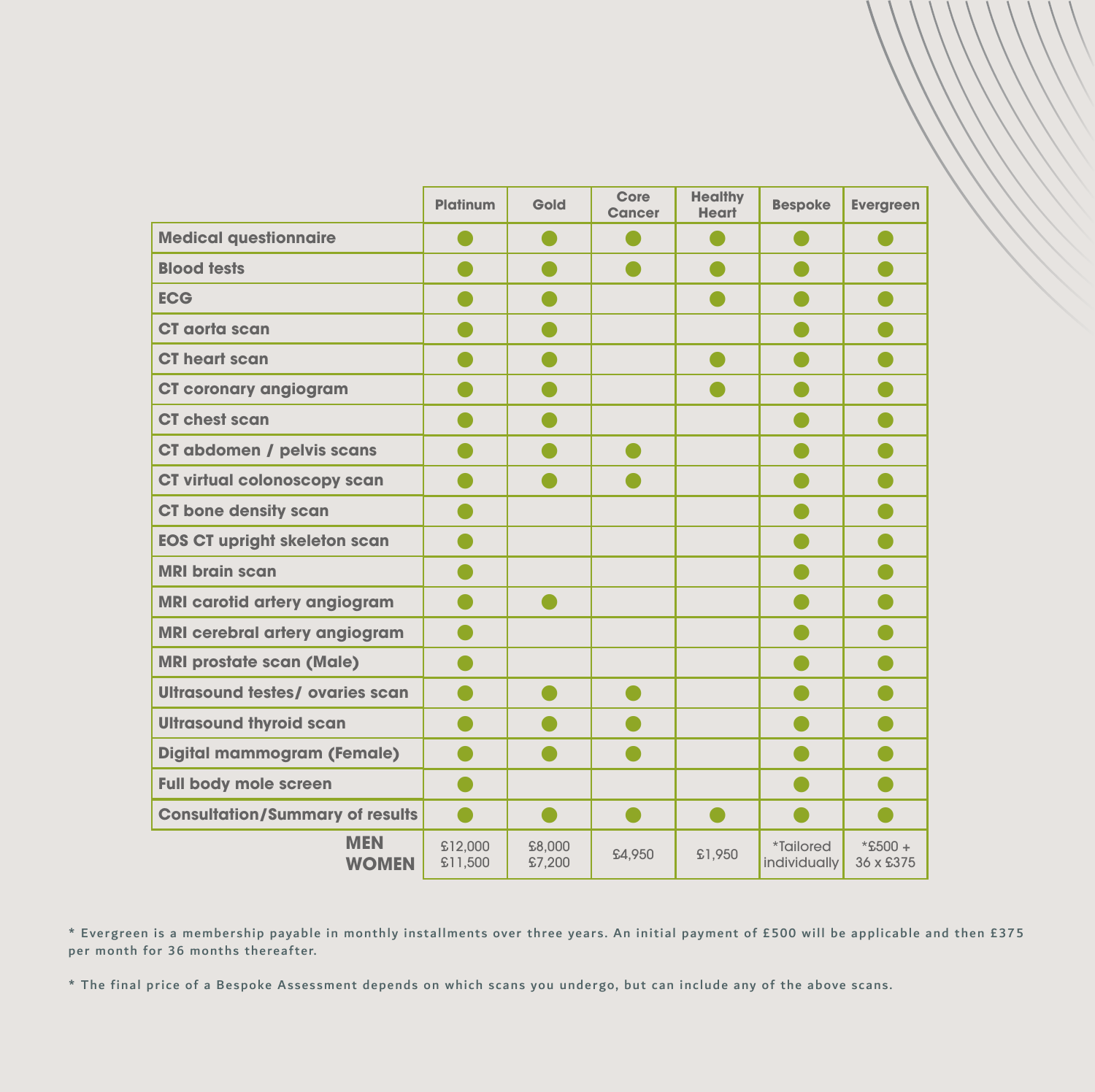







facebook.com/echelonhealthltd



@echelonhealth\_